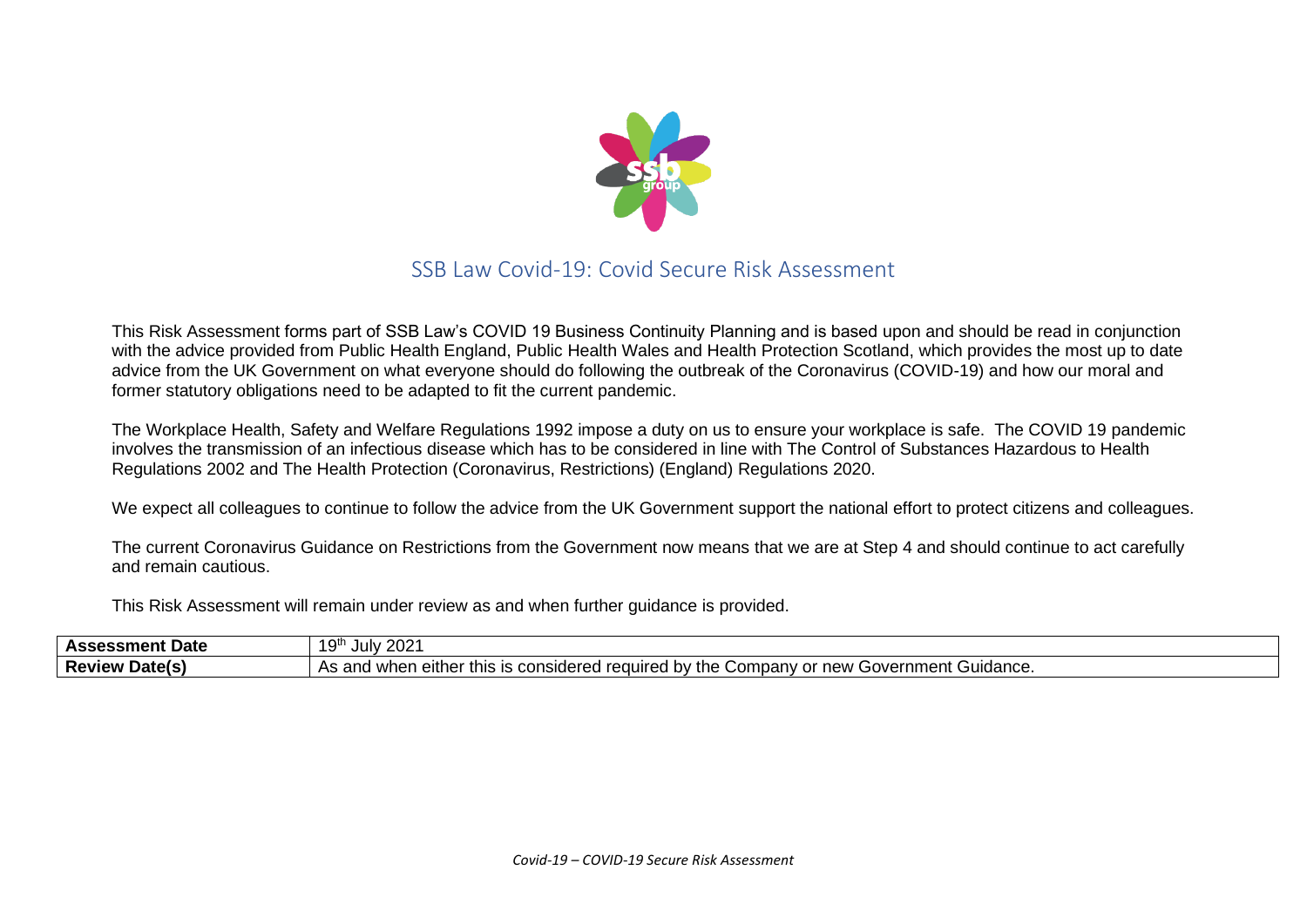| What are<br>the<br>hazards? | <b>Who</b><br>might be<br>harmed                                            | <b>Controls Required</b>                                                                                                                                                                                                                                                                                                                                                                                                                                                                                                                                                                                                                                                                                                                                                                                                                                                                                                                                                                                                                                | <b>Additional Controls</b>                                                                                                                                                                                                                                                                                                                                                                                                                                                                                                                                                                                                                                                                                                                                                                                                                                                                                                                                                                                                                                                                                                                                              | <u>کر</u><br>Action<br>Who? | <u>ই</u><br>Action<br>when? | Complete |
|-----------------------------|-----------------------------------------------------------------------------|---------------------------------------------------------------------------------------------------------------------------------------------------------------------------------------------------------------------------------------------------------------------------------------------------------------------------------------------------------------------------------------------------------------------------------------------------------------------------------------------------------------------------------------------------------------------------------------------------------------------------------------------------------------------------------------------------------------------------------------------------------------------------------------------------------------------------------------------------------------------------------------------------------------------------------------------------------------------------------------------------------------------------------------------------------|-------------------------------------------------------------------------------------------------------------------------------------------------------------------------------------------------------------------------------------------------------------------------------------------------------------------------------------------------------------------------------------------------------------------------------------------------------------------------------------------------------------------------------------------------------------------------------------------------------------------------------------------------------------------------------------------------------------------------------------------------------------------------------------------------------------------------------------------------------------------------------------------------------------------------------------------------------------------------------------------------------------------------------------------------------------------------------------------------------------------------------------------------------------------------|-----------------------------|-----------------------------|----------|
| People                      | <b>Staff</b>                                                                | All staff should be reminded of their duties to<br>take reasonable care for the health and safety<br>of themselves and others affected by their acts<br>or omissions at work under Section 7 of The<br>Health and Safety at Work Act.<br>All staff are expected to read and acknowledge<br>understanding and acceptance to adhere to<br>this risk assessment.<br>Staff continue to be required to certify to the<br>Company to the best of their knowledge their<br>fitness for role and proactively disclose any<br>changes in their health condition in relation to<br>Coronavirus symptoms <b>before</b> attending the<br>office by following the Absence Reporting<br>Procedure for additional guidance. As with<br>any form of sickness staff should remain at<br>home until they are fit and well enough to<br>return to work.<br>Staff are expected to read, acknowledge and<br>agree to adhere to our COVID 19 Health and<br>Safety in the Workplace Policy failing which<br>disciplinary action may be taken up to and<br>including dismissal. | Staff are required to declare through Timetastic any holiday or travel plans<br>stating the destination and regardless of any self isolation period may be<br>requested to work from home for additional days on return from any travel<br>as an additional precaution to reduce the risk of any subsequent display of<br>symptoms.<br>Staff are required to notify the Company of any request for a dependant or<br>child at school within their household being requested to self isolate<br>regardless of whether the household is or is not required to isolate.<br>Printing passcodes have been shared and are centralised on each printer<br>to enable staff to print within the office for someone working from home to<br>reduce the need for additional staff to attend the office where the nature of<br>the documents are not complex.<br>Microsoft Teams, Zoom, telephone calls, emails and Whatsapp are used<br>to maintain contact with staff and limit interaction.<br>Working Hours for staff are adjusted where appropriate to enable reduced<br>time in the office for completion of business critical tasks such as access<br>for printing and post. |                             |                             |          |
|                             | <b>Vulnerable</b><br>Groups-<br><b>Staff</b><br><b>Members</b><br>(Elderly, | All staff should be reminded of their duties to<br>take reasonable care for the health and safety<br>of themselves and others affected by their acts<br>or omissions at work under Section 7 of The<br>Health and Safety at Work Act.                                                                                                                                                                                                                                                                                                                                                                                                                                                                                                                                                                                                                                                                                                                                                                                                                   | Staff are required to declare through Timetastic any holiday or travel plans<br>stating the destination and regardless of any self isolation period may be<br>requested to work from home for additional days on return from any travel<br>to reduce the risk of any subsequent display of symptoms.                                                                                                                                                                                                                                                                                                                                                                                                                                                                                                                                                                                                                                                                                                                                                                                                                                                                    |                             |                             |          |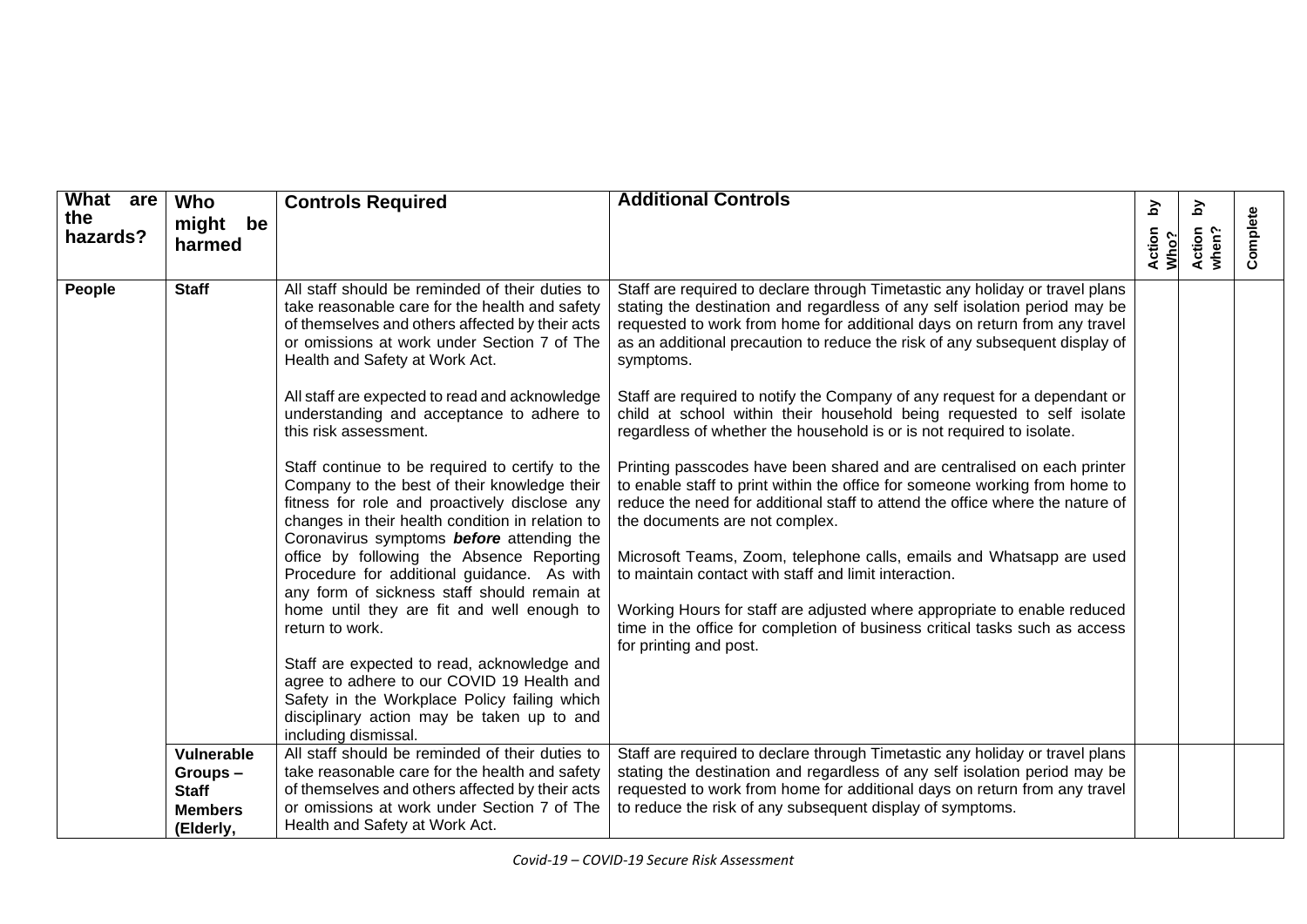| Pregnant          |                                                  | Staff are required to notify the Company of any request for a dependant or    |  |
|-------------------|--------------------------------------------------|-------------------------------------------------------------------------------|--|
| workers,          | All staff are expected to read and acknowledge   | child at school within their household being requested to self isolate        |  |
| those with        | understanding and acceptance to adhere to        | regardless of whether the household is or is not required to isolate.         |  |
|                   | this risk assessment.                            |                                                                               |  |
| existing          |                                                  | Printing passcodes have been shared and are centralised on each printer       |  |
| underlying        |                                                  |                                                                               |  |
| health            | Staff continue to be required to certify to the  | to enable staff to print within the office for someone working from home to   |  |
| conditions)       | Company to the best of their knowledge their     | reduce the need for additional staff to attend the office where the nature of |  |
|                   | fitness for role and proactively disclose any    | the documents are not complex.                                                |  |
|                   | changes in their health condition in relation to |                                                                               |  |
|                   | Coronavirus symptoms before attending the        | Microsoft Teams, Zoom, telephone calls, emails and whatsapp are used to       |  |
|                   | office by following the Absence Reporting        | maintain contact with staff and limit interaction.                            |  |
|                   | Procedure for additional guidance. As with       |                                                                               |  |
|                   | any form of sickness staff should remain at      | Working Hours for staff are adjusted where appropriate to enable reduced      |  |
|                   | home until they are fit and well enough to       | time in the office for completion of business critical tasks such as access   |  |
|                   | return to work.                                  | for printing and post.                                                        |  |
|                   |                                                  |                                                                               |  |
|                   | Staff are expected to read, acknowledge and      |                                                                               |  |
|                   | agree to adhere to our COVID 19 Health and       |                                                                               |  |
|                   | Safety in the Workplace Policy failing which     |                                                                               |  |
|                   | disciplinary action may be taken up to and       |                                                                               |  |
|                   |                                                  |                                                                               |  |
|                   | including dismissal.                             |                                                                               |  |
|                   |                                                  |                                                                               |  |
|                   | In the event a staff member in a vulnerable      |                                                                               |  |
|                   | group feels it is necessary to attend the office |                                                                               |  |
|                   | they must make contact with the HR Manager       |                                                                               |  |
|                   | to discuss alternative arrangements for work     |                                                                               |  |
|                   | distribution.                                    |                                                                               |  |
| Vulnerable        | All staff should be reminded of their duties to  | Staff are required to declare through Timetastic any holiday or travel plans  |  |
| Groups-           | take reasonable care for the health and safety   | stating the destination and regardless of any self isolation period may be    |  |
| <b>Staff</b>      | of themselves and others affected by their acts  | requested to work from home for additional days on return from any travel     |  |
| <b>Members in</b> | or omissions at work under Section 7 of The      | to reduce the risk of any subsequent display of symptoms.                     |  |
| contact with      | Health and Safety at Work Act.                   |                                                                               |  |
| (Elderly,         |                                                  | Staff are required to notify the Company of any request for a dependant or    |  |
| Pregnant          | All staff are expected to read and acknowledge   | child at school within their household being requested to self isolate        |  |
|                   | understanding and acceptance to adhere to        | regardless of whether the household is or is not required to isolate.         |  |
| workers,          | this risk assessment.                            |                                                                               |  |
| those with        |                                                  | Printing passcodes have been shared and are centralised on each printer       |  |
| existing          | Staff continue to be required to certify to the  | to enable staff to print within the office for someone working from home to   |  |
| underlying        |                                                  |                                                                               |  |
| health            | Company to the best of their knowledge their     | reduce the need for additional staff to attend the office where the nature of |  |
| conditions)       | fitness for role and proactively disclose any    | the documents are not complex.                                                |  |
|                   | changes in their health condition in relation to |                                                                               |  |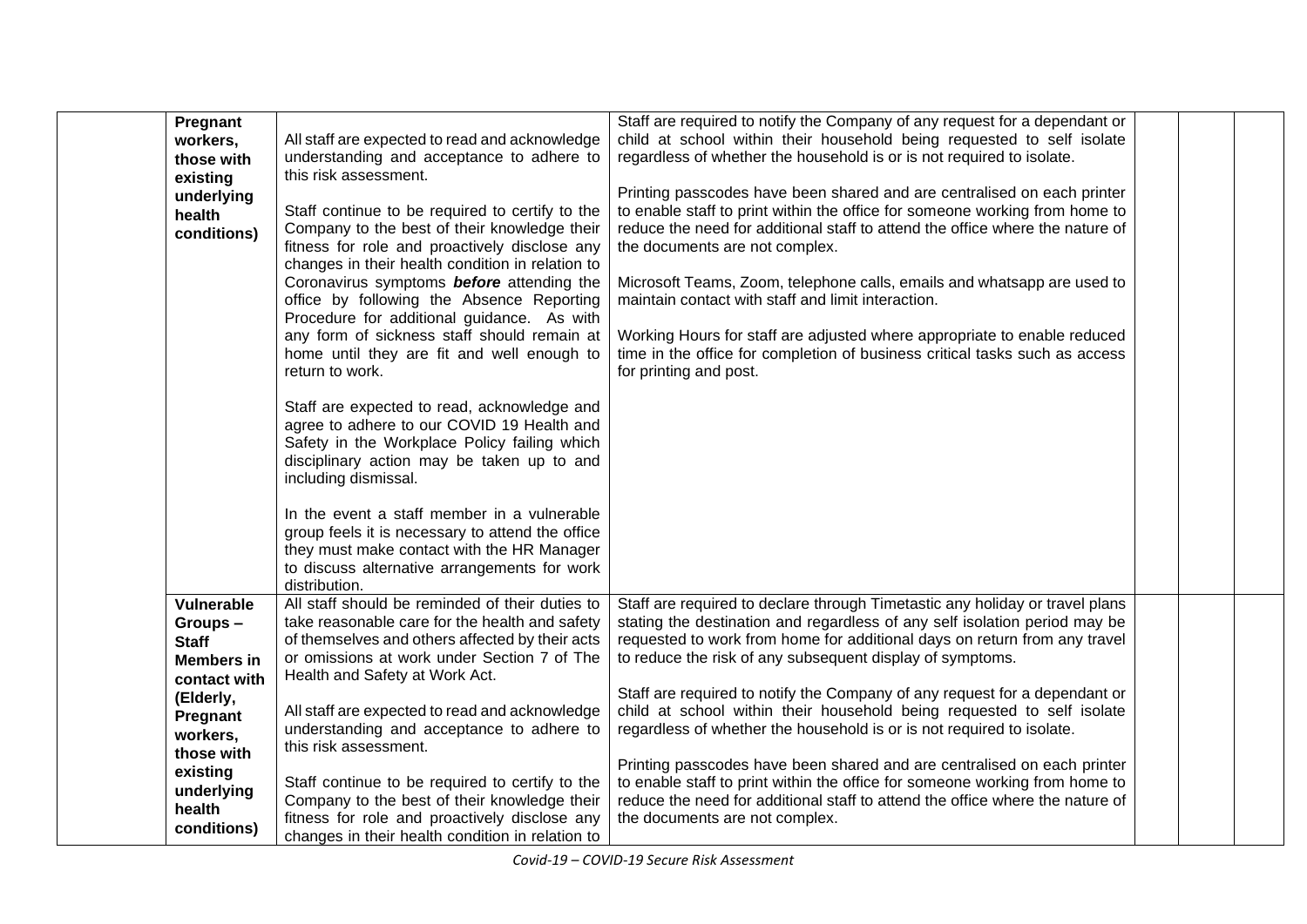|                                     | Coronavirus symptoms <b>before</b> attending the<br>office by following the Absence Reporting<br>Procedure for additional guidance. As with<br>any form of sickness staff should remain at<br>home until they are fit and well enough to<br>return to work.<br>Staff are expected to read, acknowledge and<br>agree to adhere to our COVID 19 Health and<br>Safety in the Workplace Policy failing which<br>disciplinary action may be taken up to and                                                                                                                                                                                                                                                                                                                                                                                                                       | Microsoft Teams, Zoom, telephone calls, emails and whatsapp are used to<br>maintain contact with staff and limit interaction.<br>Working Hours for staff are adjusted where appropriate to enable reduced<br>time in the office for completion of business critical tasks such as access<br>for printing and post.                                                                                                                                                                                                                                                                                                                                                                                                                                                                                                                                                                                                                                                                                                                                                                                                                       |  |  |
|-------------------------------------|------------------------------------------------------------------------------------------------------------------------------------------------------------------------------------------------------------------------------------------------------------------------------------------------------------------------------------------------------------------------------------------------------------------------------------------------------------------------------------------------------------------------------------------------------------------------------------------------------------------------------------------------------------------------------------------------------------------------------------------------------------------------------------------------------------------------------------------------------------------------------|------------------------------------------------------------------------------------------------------------------------------------------------------------------------------------------------------------------------------------------------------------------------------------------------------------------------------------------------------------------------------------------------------------------------------------------------------------------------------------------------------------------------------------------------------------------------------------------------------------------------------------------------------------------------------------------------------------------------------------------------------------------------------------------------------------------------------------------------------------------------------------------------------------------------------------------------------------------------------------------------------------------------------------------------------------------------------------------------------------------------------------------|--|--|
|                                     | including dismissal.<br>In the event a staff member in a vulnerable<br>group feels it is necessary to attend the office<br>they must make contact with the HR Manager<br>to discuss alternative arrangements for work<br>distribution.                                                                                                                                                                                                                                                                                                                                                                                                                                                                                                                                                                                                                                       |                                                                                                                                                                                                                                                                                                                                                                                                                                                                                                                                                                                                                                                                                                                                                                                                                                                                                                                                                                                                                                                                                                                                          |  |  |
| <b>Higher Risk</b><br><b>Groups</b> | All staff should be reminded of their duties to<br>take reasonable care for the health and safety<br>of themselves and others affected by their acts<br>or omissions at work under Section 7 of The<br>Health and Safety at Work Act.<br>All staff are expected to read and acknowledge<br>understanding and acceptance to adhere to<br>this risk assessment.<br>Staff continue to be required to certify to the<br>Company to the best of their knowledge their<br>fitness for role and proactively disclose any<br>changes in their health condition in relation to<br>Coronavirus symptoms before attending the<br>office by following the Absence Reporting<br>Procedure for additional guidance. As with<br>any form of sickness staff should remain at<br>home until they are fit and well enough to<br>return to work.<br>Staff are expected to read, acknowledge and | Staff are required to declare through Timetastic any holiday or travel plans<br>stating the destination and regardless of any self isolation period may be<br>requested to work from home for additional days on return from any travel<br>to reduce the risk of any subsequent display of symptoms.<br>Staff are required to notify the Company of any request for a dependant or<br>child at school within their household being requested to self isolate<br>regardless of whether the household is or is not required to isolate.<br>Printing passcodes have been shared and are centralised on each printer<br>to enable staff to print within the office for someone working from home to<br>reduce the need for additional staff to attend the office where the nature of<br>the documents are not complex.<br>Microsoft Teams, Zoom, telephone calls, emails and whatsapp are used to<br>maintain contact with staff and limit interaction.<br>Working Hours for staff are adjusted where appropriate to enable reduced<br>time in the office for completion of business critical tasks such as access<br>for printing and post. |  |  |
|                                     | agree to adhere to our COVID 19 Health and                                                                                                                                                                                                                                                                                                                                                                                                                                                                                                                                                                                                                                                                                                                                                                                                                                   |                                                                                                                                                                                                                                                                                                                                                                                                                                                                                                                                                                                                                                                                                                                                                                                                                                                                                                                                                                                                                                                                                                                                          |  |  |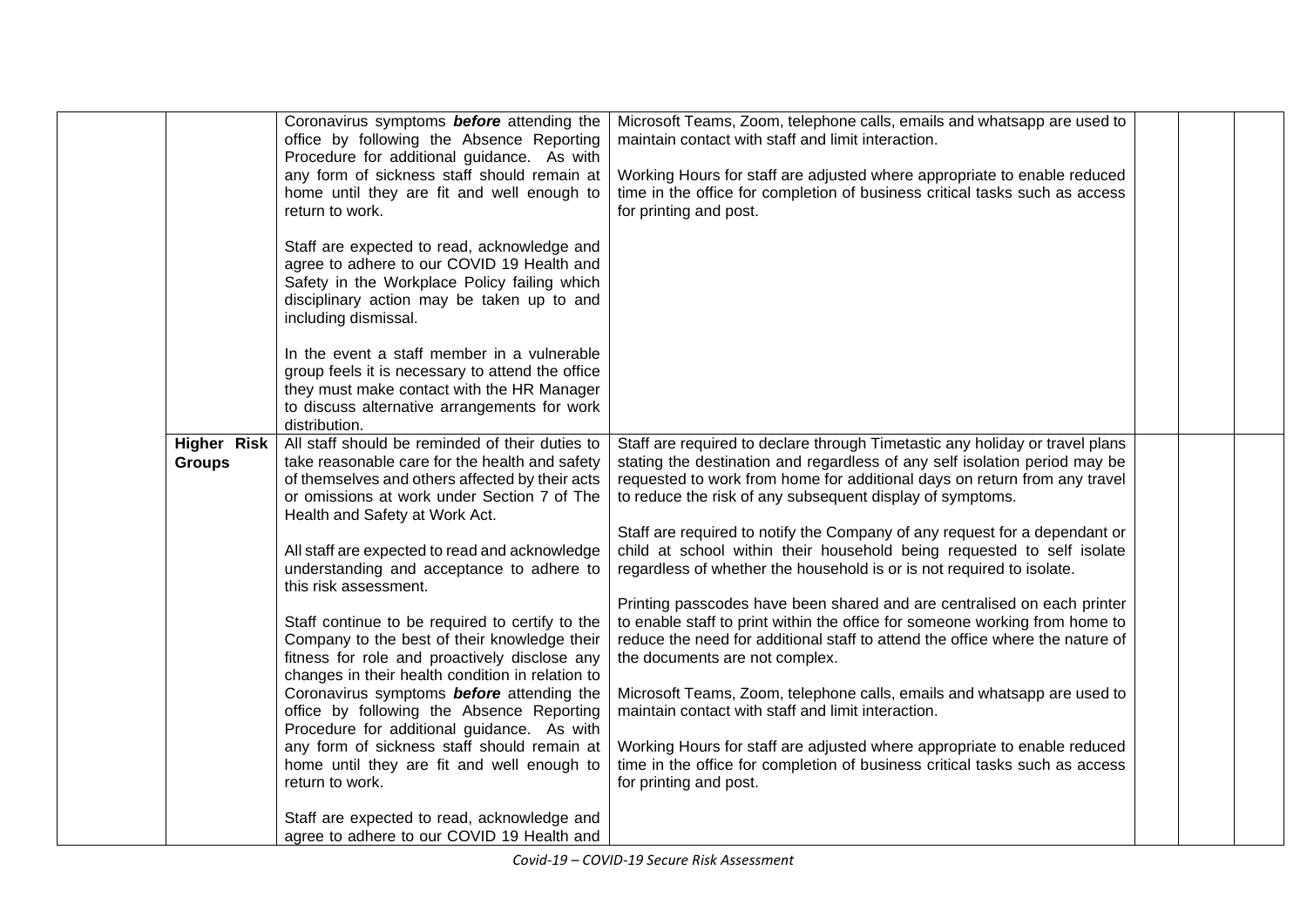|                   | Safety in the Workplace Policy failing which<br>disciplinary action may be taken up to and     |                                                                           |  |  |
|-------------------|------------------------------------------------------------------------------------------------|---------------------------------------------------------------------------|--|--|
|                   | including dismissal.                                                                           |                                                                           |  |  |
|                   |                                                                                                |                                                                           |  |  |
|                   | In the event a staff member in a vulnerable                                                    |                                                                           |  |  |
|                   | group feels it is necessary to attend the office<br>they must make contact with the HR Manager |                                                                           |  |  |
|                   | to discuss alternative arrangements for work                                                   |                                                                           |  |  |
|                   | distribution.                                                                                  |                                                                           |  |  |
| <b>Cleaners</b>   | Regular cleaning continues to take place in the                                                | Maintaining a continued reduction in office-based workers to reduce the   |  |  |
|                   | office and communal areas.                                                                     | risk of increased cleaning requirements where not essential.              |  |  |
|                   | All staff are requested to leave their workspace                                               | Operational times for cleaning have been adjusted to start earlier in the |  |  |
|                   | tidy and clean and ensure they have cleaned                                                    | morning to minimise contact with Staff.                                   |  |  |
|                   | any surfaces, crockery and cutlery they have<br>used to avoid the risk of excessive workload   | Rigorous checks should be carried out by line managers to ensure that the |  |  |
|                   | on cleaning staff.                                                                             | necessary procedures are being followed to ensure the Cleaners time is    |  |  |
|                   |                                                                                                | maximised on essential infection control.                                 |  |  |
|                   | Surface wipes, sprays and sanitiser are                                                        |                                                                           |  |  |
|                   | provided at multiple points in the office to                                                   |                                                                           |  |  |
|                   | support a clean environment.                                                                   |                                                                           |  |  |
| <b>Visitors</b>   | Visitors are permitted who are strictly for                                                    |                                                                           |  |  |
|                   | necessary business or emergency operations.                                                    |                                                                           |  |  |
|                   | The office operates on a key fob entry system                                                  |                                                                           |  |  |
|                   | and therefore permission can only be granted                                                   |                                                                           |  |  |
|                   | by reporting to the serviced Front of House                                                    |                                                                           |  |  |
| <b>Delivery</b>   | area of the premises.<br>The office operates on a key fob entry system                         | Essential purchases for delivery are planned in advance to identify where |  |  |
| <b>Drivers</b>    | and permission can only be granted by                                                          | transactions can be either avoided or amalgamated.                        |  |  |
|                   | reporting to the serviced Front of House area                                                  |                                                                           |  |  |
|                   | of the premises.                                                                               |                                                                           |  |  |
|                   | Deliveries are requested to be left at the Front                                               |                                                                           |  |  |
|                   | of House area of the building for our safe                                                     |                                                                           |  |  |
|                   | collection.                                                                                    |                                                                           |  |  |
| Anyone else       | The office is a serviced space with other                                                      | Risk Assessments and Policies in respect of coronavirus have been shared  |  |  |
| who<br>physically | businesses and staff located on separate                                                       | and mutually agreed between the parties.                                  |  |  |
|                   |                                                                                                |                                                                           |  |  |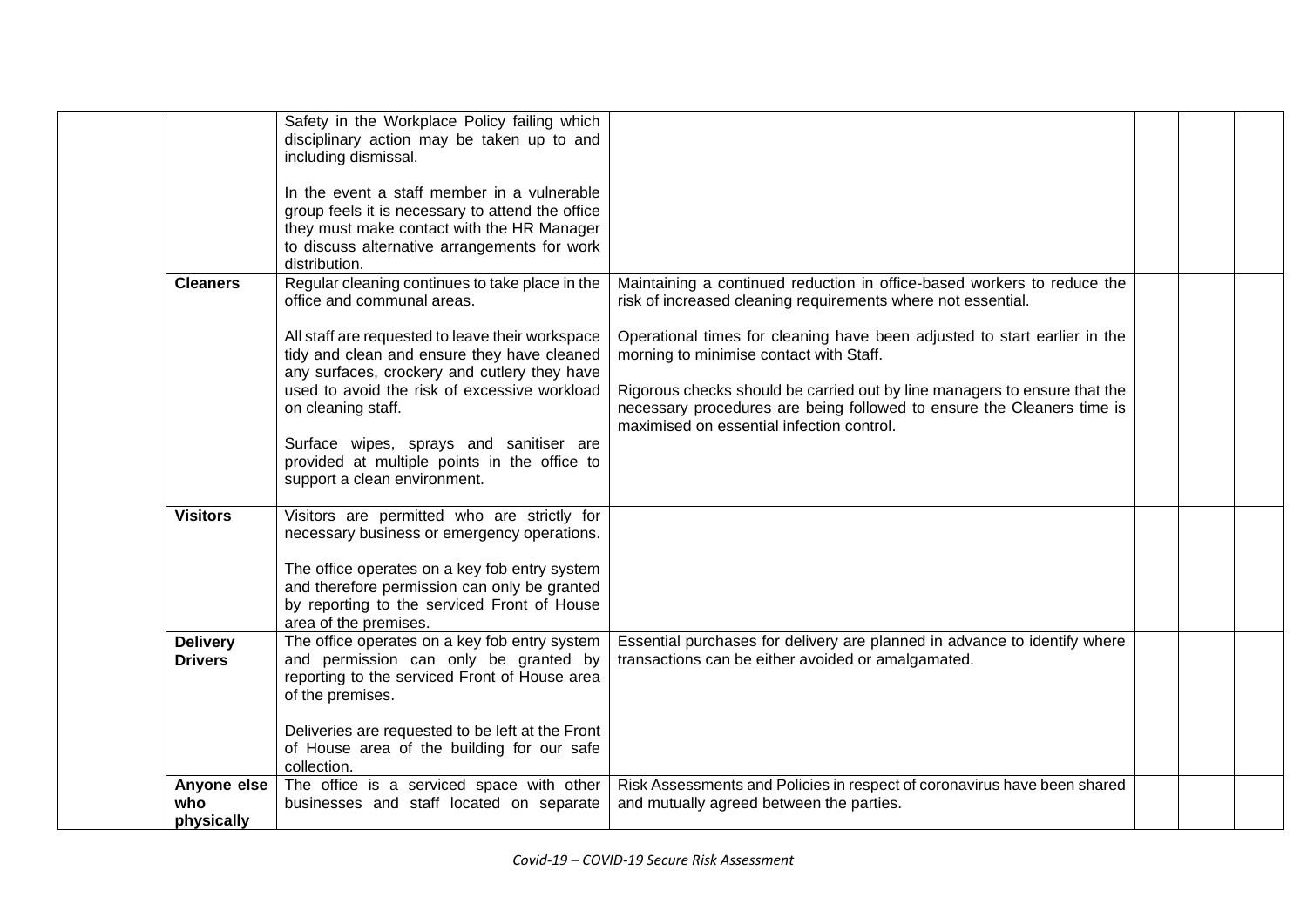|                                    | comes<br>in<br>contact with<br>in<br>you<br>relation<br>to<br>your<br>business | floors on the building accessed via the<br>communal reception area.                                                                                                                                                                                                                                                                                                                                                                                                                                                                                                                                                                                                                                                                                                                                                                                                                                                                                                                                                                                                                                                                                                                               |                                                                                                                                                                                                                                                                                                                                                                                                                                                                                                                                                                                                                                                                                                                                                                                                                                                                                                                                                                                                                                                                                                                                                                                                                                  |  |  |
|------------------------------------|--------------------------------------------------------------------------------|---------------------------------------------------------------------------------------------------------------------------------------------------------------------------------------------------------------------------------------------------------------------------------------------------------------------------------------------------------------------------------------------------------------------------------------------------------------------------------------------------------------------------------------------------------------------------------------------------------------------------------------------------------------------------------------------------------------------------------------------------------------------------------------------------------------------------------------------------------------------------------------------------------------------------------------------------------------------------------------------------------------------------------------------------------------------------------------------------------------------------------------------------------------------------------------------------|----------------------------------------------------------------------------------------------------------------------------------------------------------------------------------------------------------------------------------------------------------------------------------------------------------------------------------------------------------------------------------------------------------------------------------------------------------------------------------------------------------------------------------------------------------------------------------------------------------------------------------------------------------------------------------------------------------------------------------------------------------------------------------------------------------------------------------------------------------------------------------------------------------------------------------------------------------------------------------------------------------------------------------------------------------------------------------------------------------------------------------------------------------------------------------------------------------------------------------|--|--|
| <b>Infection</b><br><b>Control</b> | <b>Staff</b>                                                                   | <b>Symptoms of Covid-19</b><br>If anyone becomes unwell with a new<br>persistent cough, a high temperature, loss of<br>or change in taste or smell in the workplace<br>should be sent home immediately, self isolate<br>for a period of 10 days and advised to follow<br>the stay at home guidance.<br>Line Managers should maintain regular<br>contact with staff members during this time.<br>If advised that a member of staff or public has<br>developed Covid-19 and were recently on our<br>premises the management team of the<br>workplace should contact the Public Health<br>Authority to discuss the case, identify people<br>who have been in contact with them and<br>should take advice on any actions or<br>precautions that should be taken.<br>https://www.publichealth.hscni.net/<br>Continue to follow advice for self isolation:<br>If you have symptoms of coronavirus, self-<br>isolate for 10 days.<br>After 10 days:<br>• if you do not have symptoms you can<br>stop self-isolating<br>if you still have symptoms, keep self-<br>isolating until symptoms have gone<br>unless the only symptoms you have<br>are a cough or loss or change in sense<br>of taste or smell. | Internal communication channels and cascading of messages through Line<br>Managers will be carried out regularly to reassure and support employees<br>in a fast changing situation.<br>Line Managers will offer support to staff who are affected by Coronavirus<br>or have a family member affected.<br>Masks are provided in the office for staff to wear to reduce the risk of<br>infection although these are not mandatory and no longer legal requirement<br>in general.<br>Any staff member who is self isolating must be supported to work from<br>home should they feel well enough to do so.<br>SSB also operates its own internal Track and Trace question set to<br>establish contact where cause of concern is raised in a bid not to wait for<br>possible NHS Track and Trace contact for the staff member to reduce the<br>risk of infection. Where there is any indication of concern or ambiguity staff<br>members will be sent to work from home immediately as a precaution.<br>Staff are required to notify the Company of any request for a dependant or<br>child at school within their household being requested to self isolate<br>regardless of whether the household is or is not required to isolate. |  |  |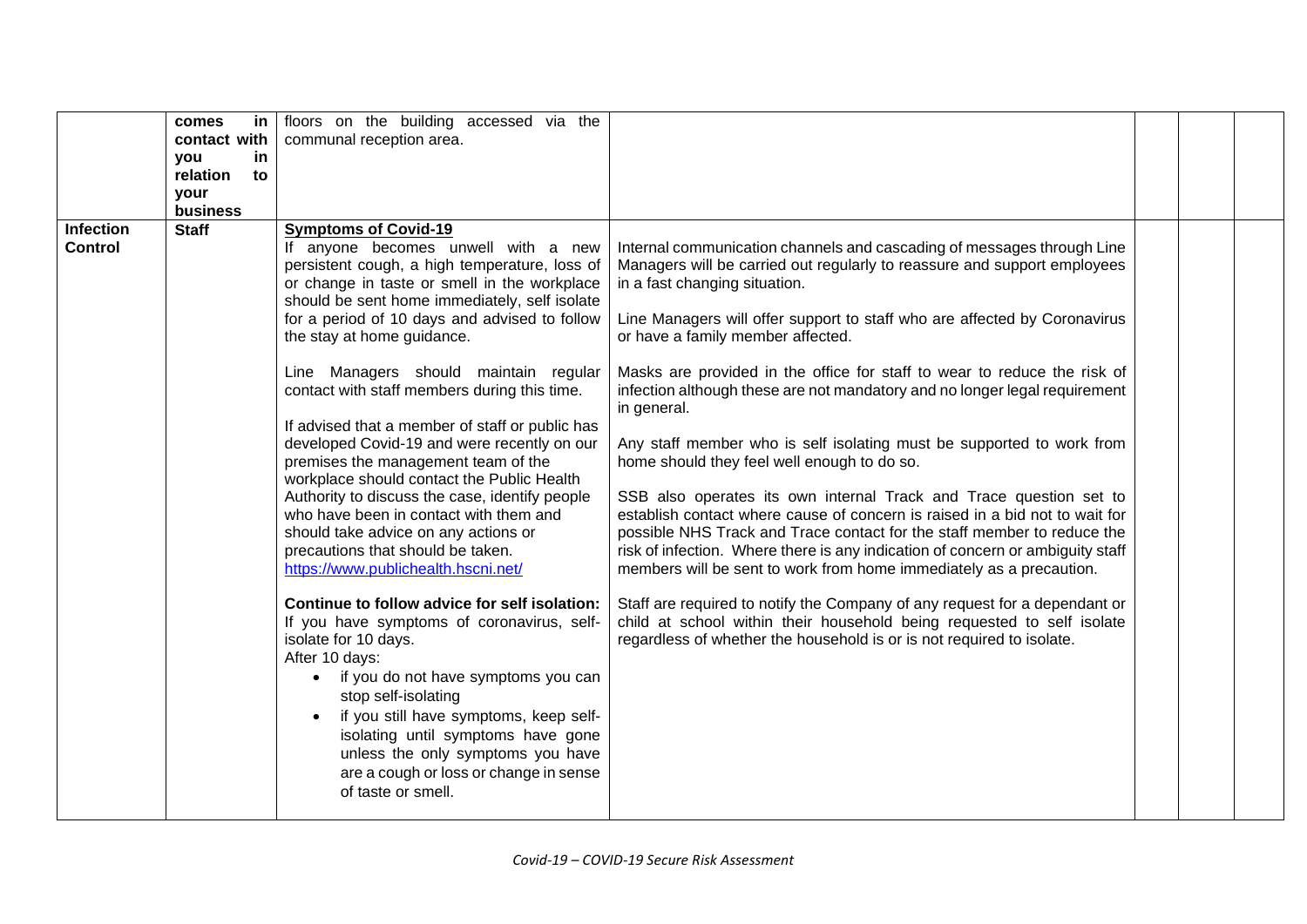|  | If you live with someone who has          |  |  |
|--|-------------------------------------------|--|--|
|  | symptoms                                  |  |  |
|  | • If you live with someone who has        |  |  |
|  | symptoms, self-isolate for 10 days        |  |  |
|  | from the day their symptoms started.      |  |  |
|  | This is because it can take 10 days for   |  |  |
|  | symptoms to appear.                       |  |  |
|  | If more than 1 person at home has         |  |  |
|  | symptoms, self-isolate for 10 days        |  |  |
|  | from the day the first person started     |  |  |
|  | having symptoms.                          |  |  |
|  | If you come into contact with someone who |  |  |
|  | has tested positive for Covid-19          |  |  |
|  | • Stay at home and self isolate for 10    |  |  |
|  | days                                      |  |  |
|  | Contact is                                |  |  |
|  | • anyone who lives in the same            |  |  |
|  | household as someone with COVID-          |  |  |
|  | 19 symptoms or who has tested             |  |  |
|  | positive for COVID-19                     |  |  |
|  | anyone who has had any of the             |  |  |
|  | following types of contact with           |  |  |
|  | someone who has tested positive for       |  |  |
|  | COVID-19:                                 |  |  |
|  | face-to-face contact including<br>$\circ$ |  |  |
|  | being coughed on or having a              |  |  |
|  | face-to-face<br>conversation              |  |  |
|  | within one metre                          |  |  |
|  | been within one metre for one<br>$\circ$  |  |  |
|  | minute or longer without face-            |  |  |
|  | to-face contact                           |  |  |
|  | sexual contacts<br>$\circ$                |  |  |
|  | been within 2 metres of<br>$\circ$        |  |  |
|  | someone for more than 15                  |  |  |
|  | minutes (either as a one-off              |  |  |
|  | contact, or added up together             |  |  |
|  | over one day)                             |  |  |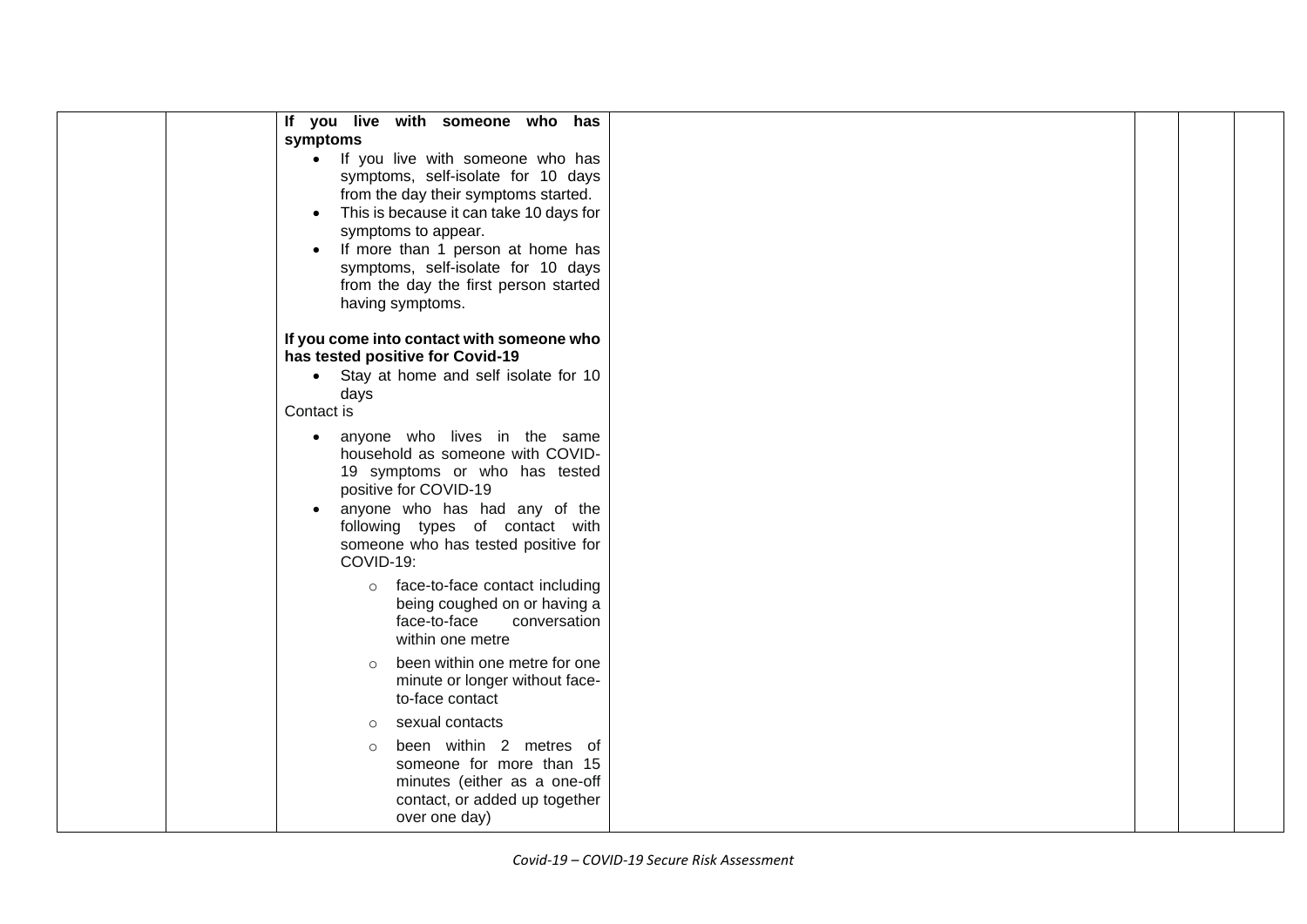| travelled in the same vehicle<br>$\circ$<br>or a plane                                                                                                                                                                                               |                                                                                                                                                                                                                                                                  |  |  |
|------------------------------------------------------------------------------------------------------------------------------------------------------------------------------------------------------------------------------------------------------|------------------------------------------------------------------------------------------------------------------------------------------------------------------------------------------------------------------------------------------------------------------|--|--|
| If you get symptoms while self-isolating<br>• you should self-isolate for 10 days<br>from when your symptoms started,<br>even if it means you're self-isolating<br>for longer initial 10 day isolation<br>period.                                    |                                                                                                                                                                                                                                                                  |  |  |
| If you do not get symptoms while self-<br>isolating<br>• you can stop self-isolating after 10<br>days.                                                                                                                                               |                                                                                                                                                                                                                                                                  |  |  |
| <b>Hand Washing</b><br>Staff should continue to wash their hands<br>regularly during the day and use the hand<br>sanitiser provided at various locations in the<br>office                                                                            | Staff should be reminded regularly washing their hands for 20 seconds and<br>to catch coughs and sneezes in tissues following "Catch it, Bin it, Kill it" and<br>to avoid touching face, eyes, nose or mouth with unclean hands as a matter<br>of best practice. |  |  |
| Staff should ensure they strictly do not use the<br>facilities in the kitchen for handwashing but<br>use the bathrooms provided.                                                                                                                     |                                                                                                                                                                                                                                                                  |  |  |
| Cleaning<br>Frequently cleaning and disinfecting objects<br>and surfaces that are touched regularly<br>particularly in areas of high use such as door<br>handles, light switches, reception area using<br>appropriate cleaning products and methods. | Rigorous checks should be carried out by line managers to ensure that the<br>necessary procedures are being followed.<br>Staff must sanitise their hands before and after use of any communal<br>equipment such as photocopiers.                                 |  |  |
| Antibacterial wipes are provided throughout<br>the office to support staff maintaining and<br>clean work area.                                                                                                                                       |                                                                                                                                                                                                                                                                  |  |  |
| Gloves to be worn when emptying bins and<br>hands washed thoroughgoingly with additional<br>use of hand sanitiser after handling waste.                                                                                                              |                                                                                                                                                                                                                                                                  |  |  |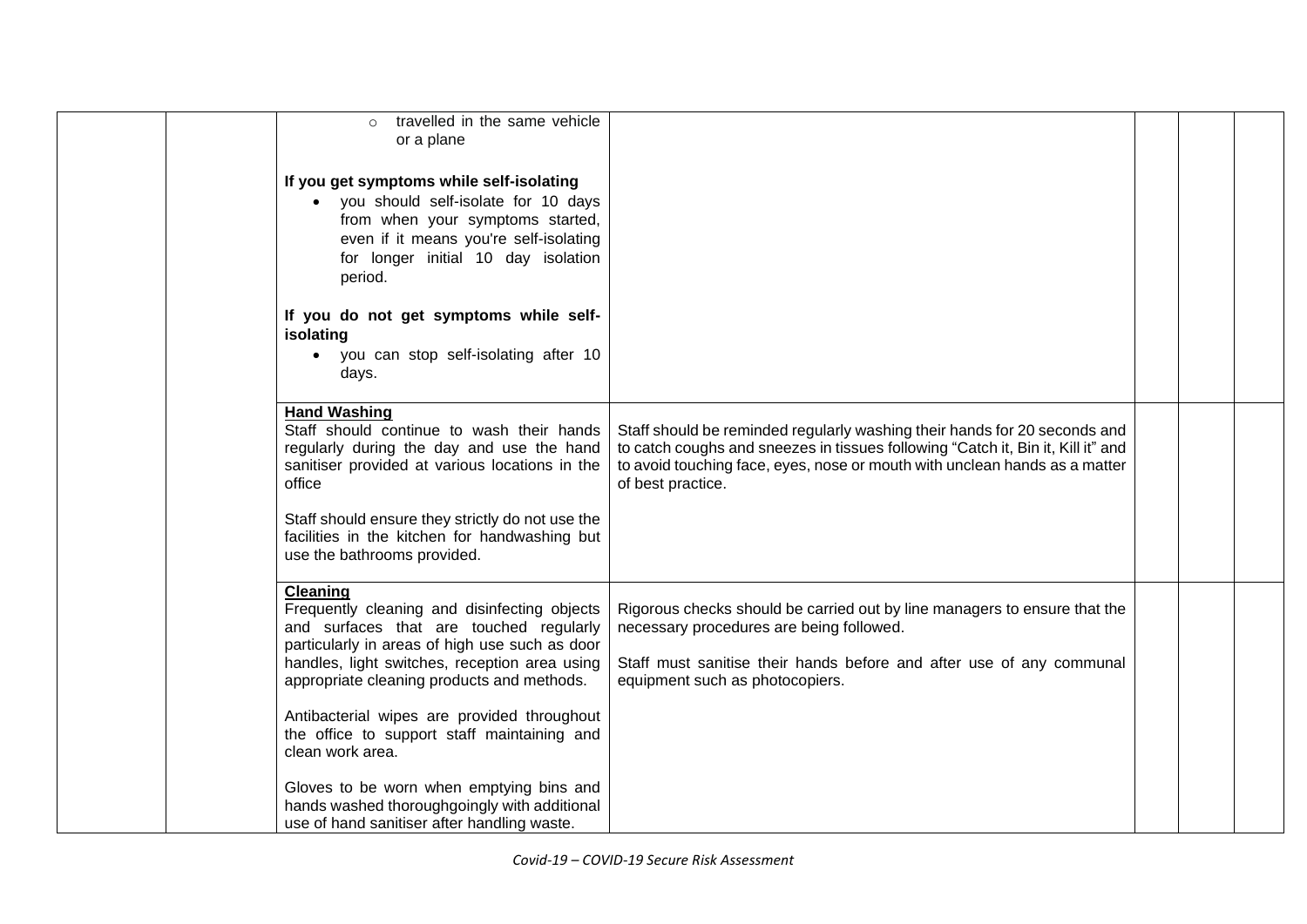|              | Water dispensers are cleaned frequently.                                                                                                                                                                                                                       |                                                                                                                                                                                                                                                           |  |  |
|--------------|----------------------------------------------------------------------------------------------------------------------------------------------------------------------------------------------------------------------------------------------------------------|-----------------------------------------------------------------------------------------------------------------------------------------------------------------------------------------------------------------------------------------------------------|--|--|
|              | <b>Ventilation</b><br>Fresh air can reduce the risk of infection and<br>the risk of people breathing in infected<br>particles. Risk can be reduced significantly by<br>regularly ventilating enclosed areas.<br>Natural ventilations is preferable and windows | The Building Manager controls the heating and air conditioning as part of<br>the Building's Risk Assessment to maximise fresh air. Operational times<br>have been adjusted ensure ventilation outside of normal business hours<br>and maximise fresh air. |  |  |
|              | in the office should be left open at least by a<br>small amount continuously whilst staff are<br>within the workplace.                                                                                                                                         | The Company operates a casual smart dress code to enable staff to dress<br>appropriately mitigate the risk of cold where additional measures have been<br>taken to ventilate the building.                                                                |  |  |
| <b>Staff</b> | <b>Social Distancing</b><br>Staff are reminded that although Social<br>Distancing is no longer mandated this is still                                                                                                                                          | Staff to be reminded by Managers of the importance of respect for those<br>still wishing to exercise social distancing.                                                                                                                                   |  |  |
|              | good practice and to be respectful and mindful<br>of their surroundings and colleagues who still<br>wish to practice Social Distancing.                                                                                                                        | Staff to respect colleagues requests for additional space in the workplace.                                                                                                                                                                               |  |  |
|              | Conference calls should still be used where<br>appropriate to minimise face to face meetings.                                                                                                                                                                  |                                                                                                                                                                                                                                                           |  |  |
|              | Privacy barriers will remain in place limiting<br>any associated risks from face to face working<br>as a matter of best practice.                                                                                                                              |                                                                                                                                                                                                                                                           |  |  |
|              | <b>Travel to Work</b><br>Staff are advised to respect any remaining<br>restrictions in respect of the use of public<br>transport and face coverings.                                                                                                           | Masks are provided by the Company in the event a staff member requires<br>use of public transport and does not have a mask to enable them to travel<br>safely. Masks are located in the kitchen and front of house areas of the<br>building.              |  |  |
|              | <b>Health Surveillance</b><br>Testing is now readily available and all staff<br>displaying symptoms are required to obtain<br>one and disclose their results to the Company<br>before being permitted to attend work.                                          | Staff should be tested if possible and if offered a test for any reason should<br>not unreasonably refuse to be tested.                                                                                                                                   |  |  |
|              | Staff can get a free NHS test or use a lateral<br>flow test to assure themselves of their health.                                                                                                                                                              |                                                                                                                                                                                                                                                           |  |  |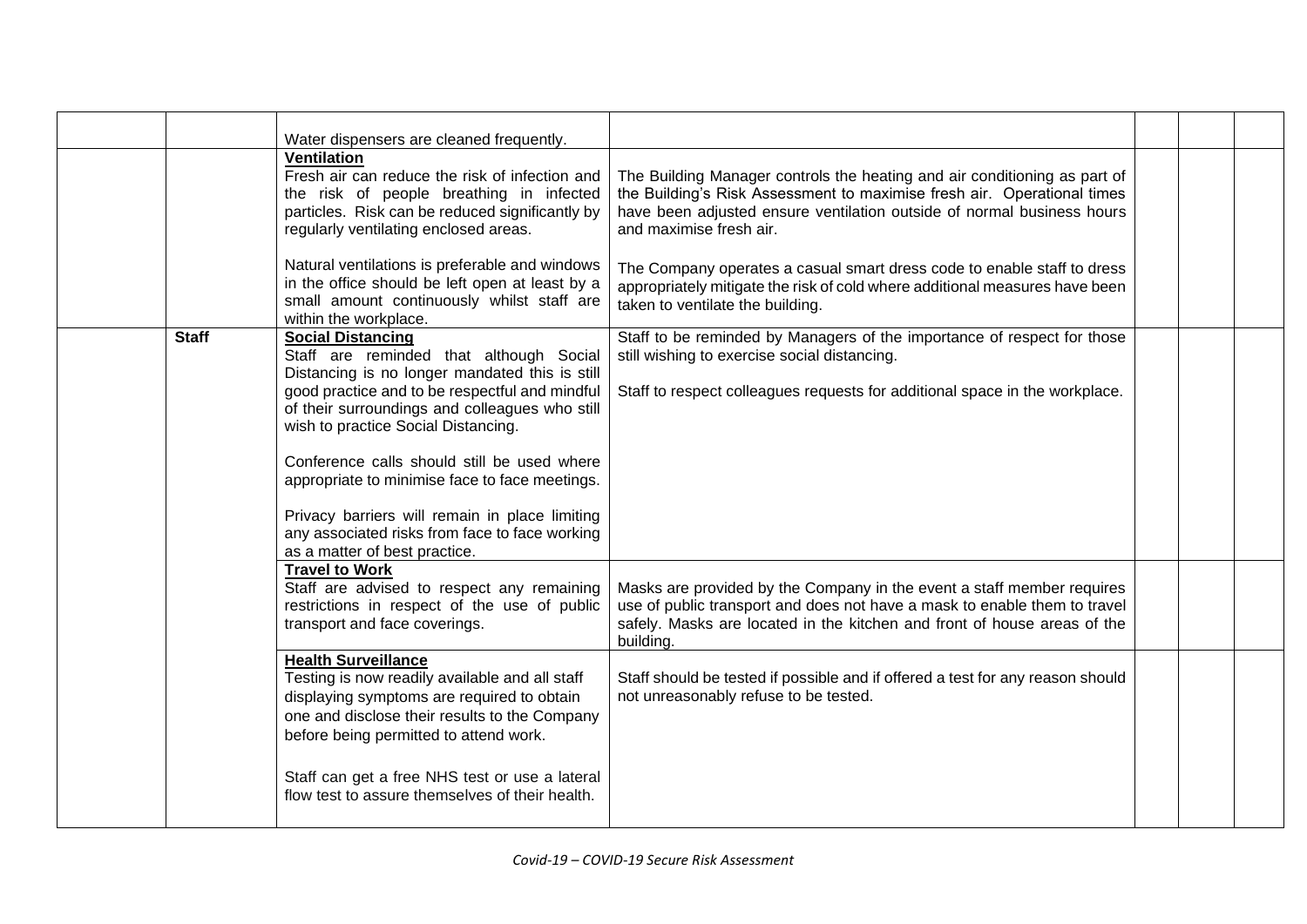|  |                                                                                                                                                                                                                                                                                                                                                                                       | Staff members are required to disclose any                                                                                                                                                                                                                                                                                                                                                                                                                                                                                                                                                                                                                                                                 |  |
|--|---------------------------------------------------------------------------------------------------------------------------------------------------------------------------------------------------------------------------------------------------------------------------------------------------------------------------------------------------------------------------------------|------------------------------------------------------------------------------------------------------------------------------------------------------------------------------------------------------------------------------------------------------------------------------------------------------------------------------------------------------------------------------------------------------------------------------------------------------------------------------------------------------------------------------------------------------------------------------------------------------------------------------------------------------------------------------------------------------------|--|
|  |                                                                                                                                                                                                                                                                                                                                                                                       | risks in respect their household or anyone                                                                                                                                                                                                                                                                                                                                                                                                                                                                                                                                                                                                                                                                 |  |
|  |                                                                                                                                                                                                                                                                                                                                                                                       | they have come into contact with should they                                                                                                                                                                                                                                                                                                                                                                                                                                                                                                                                                                                                                                                               |  |
|  |                                                                                                                                                                                                                                                                                                                                                                                       | be made aware that individual has cause for                                                                                                                                                                                                                                                                                                                                                                                                                                                                                                                                                                                                                                                                |  |
|  |                                                                                                                                                                                                                                                                                                                                                                                       | concern to obtain a test and follow the self-                                                                                                                                                                                                                                                                                                                                                                                                                                                                                                                                                                                                                                                              |  |
|  |                                                                                                                                                                                                                                                                                                                                                                                       | isolation rules.                                                                                                                                                                                                                                                                                                                                                                                                                                                                                                                                                                                                                                                                                           |  |
|  |                                                                                                                                                                                                                                                                                                                                                                                       |                                                                                                                                                                                                                                                                                                                                                                                                                                                                                                                                                                                                                                                                                                            |  |
|  |                                                                                                                                                                                                                                                                                                                                                                                       |                                                                                                                                                                                                                                                                                                                                                                                                                                                                                                                                                                                                                                                                                                            |  |
|  |                                                                                                                                                                                                                                                                                                                                                                                       | <b>Track and Trace</b>                                                                                                                                                                                                                                                                                                                                                                                                                                                                                                                                                                                                                                                                                     |  |
|  |                                                                                                                                                                                                                                                                                                                                                                                       | All staff are required to co-operate with the                                                                                                                                                                                                                                                                                                                                                                                                                                                                                                                                                                                                                                                              |  |
|  |                                                                                                                                                                                                                                                                                                                                                                                       | NHS Track and Trace scheme and disclose to                                                                                                                                                                                                                                                                                                                                                                                                                                                                                                                                                                                                                                                                 |  |
|  |                                                                                                                                                                                                                                                                                                                                                                                       | the Company any participation and advice                                                                                                                                                                                                                                                                                                                                                                                                                                                                                                                                                                                                                                                                   |  |
|  |                                                                                                                                                                                                                                                                                                                                                                                       | provided to them.                                                                                                                                                                                                                                                                                                                                                                                                                                                                                                                                                                                                                                                                                          |  |
|  |                                                                                                                                                                                                                                                                                                                                                                                       | Use of facilities including communal                                                                                                                                                                                                                                                                                                                                                                                                                                                                                                                                                                                                                                                                       |  |
|  |                                                                                                                                                                                                                                                                                                                                                                                       | facilities                                                                                                                                                                                                                                                                                                                                                                                                                                                                                                                                                                                                                                                                                                 |  |
|  |                                                                                                                                                                                                                                                                                                                                                                                       | Staff are reminded that although Social                                                                                                                                                                                                                                                                                                                                                                                                                                                                                                                                                                                                                                                                    |  |
|  |                                                                                                                                                                                                                                                                                                                                                                                       | Distancing is no longer mandated this is still                                                                                                                                                                                                                                                                                                                                                                                                                                                                                                                                                                                                                                                             |  |
|  |                                                                                                                                                                                                                                                                                                                                                                                       | good practice and to be respectful and mindful                                                                                                                                                                                                                                                                                                                                                                                                                                                                                                                                                                                                                                                             |  |
|  |                                                                                                                                                                                                                                                                                                                                                                                       | of their surroundings and colleagues who still                                                                                                                                                                                                                                                                                                                                                                                                                                                                                                                                                                                                                                                             |  |
|  |                                                                                                                                                                                                                                                                                                                                                                                       | wish to practice Social Distancing.                                                                                                                                                                                                                                                                                                                                                                                                                                                                                                                                                                                                                                                                        |  |
|  |                                                                                                                                                                                                                                                                                                                                                                                       |                                                                                                                                                                                                                                                                                                                                                                                                                                                                                                                                                                                                                                                                                                            |  |
|  |                                                                                                                                                                                                                                                                                                                                                                                       | Staff should remain to avoid using the thumb                                                                                                                                                                                                                                                                                                                                                                                                                                                                                                                                                                                                                                                               |  |
|  |                                                                                                                                                                                                                                                                                                                                                                                       |                                                                                                                                                                                                                                                                                                                                                                                                                                                                                                                                                                                                                                                                                                            |  |
|  |                                                                                                                                                                                                                                                                                                                                                                                       |                                                                                                                                                                                                                                                                                                                                                                                                                                                                                                                                                                                                                                                                                                            |  |
|  |                                                                                                                                                                                                                                                                                                                                                                                       |                                                                                                                                                                                                                                                                                                                                                                                                                                                                                                                                                                                                                                                                                                            |  |
|  |                                                                                                                                                                                                                                                                                                                                                                                       |                                                                                                                                                                                                                                                                                                                                                                                                                                                                                                                                                                                                                                                                                                            |  |
|  |                                                                                                                                                                                                                                                                                                                                                                                       |                                                                                                                                                                                                                                                                                                                                                                                                                                                                                                                                                                                                                                                                                                            |  |
|  |                                                                                                                                                                                                                                                                                                                                                                                       |                                                                                                                                                                                                                                                                                                                                                                                                                                                                                                                                                                                                                                                                                                            |  |
|  |                                                                                                                                                                                                                                                                                                                                                                                       |                                                                                                                                                                                                                                                                                                                                                                                                                                                                                                                                                                                                                                                                                                            |  |
|  |                                                                                                                                                                                                                                                                                                                                                                                       |                                                                                                                                                                                                                                                                                                                                                                                                                                                                                                                                                                                                                                                                                                            |  |
|  |                                                                                                                                                                                                                                                                                                                                                                                       |                                                                                                                                                                                                                                                                                                                                                                                                                                                                                                                                                                                                                                                                                                            |  |
|  |                                                                                                                                                                                                                                                                                                                                                                                       |                                                                                                                                                                                                                                                                                                                                                                                                                                                                                                                                                                                                                                                                                                            |  |
|  |                                                                                                                                                                                                                                                                                                                                                                                       |                                                                                                                                                                                                                                                                                                                                                                                                                                                                                                                                                                                                                                                                                                            |  |
|  |                                                                                                                                                                                                                                                                                                                                                                                       |                                                                                                                                                                                                                                                                                                                                                                                                                                                                                                                                                                                                                                                                                                            |  |
|  |                                                                                                                                                                                                                                                                                                                                                                                       |                                                                                                                                                                                                                                                                                                                                                                                                                                                                                                                                                                                                                                                                                                            |  |
|  |                                                                                                                                                                                                                                                                                                                                                                                       |                                                                                                                                                                                                                                                                                                                                                                                                                                                                                                                                                                                                                                                                                                            |  |
|  |                                                                                                                                                                                                                                                                                                                                                                                       |                                                                                                                                                                                                                                                                                                                                                                                                                                                                                                                                                                                                                                                                                                            |  |
|  |                                                                                                                                                                                                                                                                                                                                                                                       |                                                                                                                                                                                                                                                                                                                                                                                                                                                                                                                                                                                                                                                                                                            |  |
|  |                                                                                                                                                                                                                                                                                                                                                                                       |                                                                                                                                                                                                                                                                                                                                                                                                                                                                                                                                                                                                                                                                                                            |  |
|  |                                                                                                                                                                                                                                                                                                                                                                                       | Staff should be instructed on how to remove                                                                                                                                                                                                                                                                                                                                                                                                                                                                                                                                                                                                                                                                |  |
|  | Masks are not mandatory however these are provided by the Company<br>which promotes an inclusive culture and respect for those not wanting to<br>wear or wanting to wear a mask in the office. Masks are located in the<br>kitchen and front of house areas of the building.<br>Staff to be reminded by Managers that wearing of gloves is not a substitute<br>for good hand washing. | scanner for access/egress to the office and<br>use key fob entry/exit only.<br>Staff should continue to bring in pre-prepared<br>meals where possible and are permitted to eat<br>at their desks to avoid travel through the office<br>reducing interaction on site and the risks of<br>additional interactions through leaving and<br>returning to the office for the purposes of<br>collecting food and/or beverages.<br><b>PPE</b><br>Where a risk of infection is identified despite<br>having applied all feasible safety measures<br>then PPE must be used.<br>Where Risk Assessment identifies wearing of<br>gloves as a requirement of the job, an<br>adequate supply of these should be provided. |  |